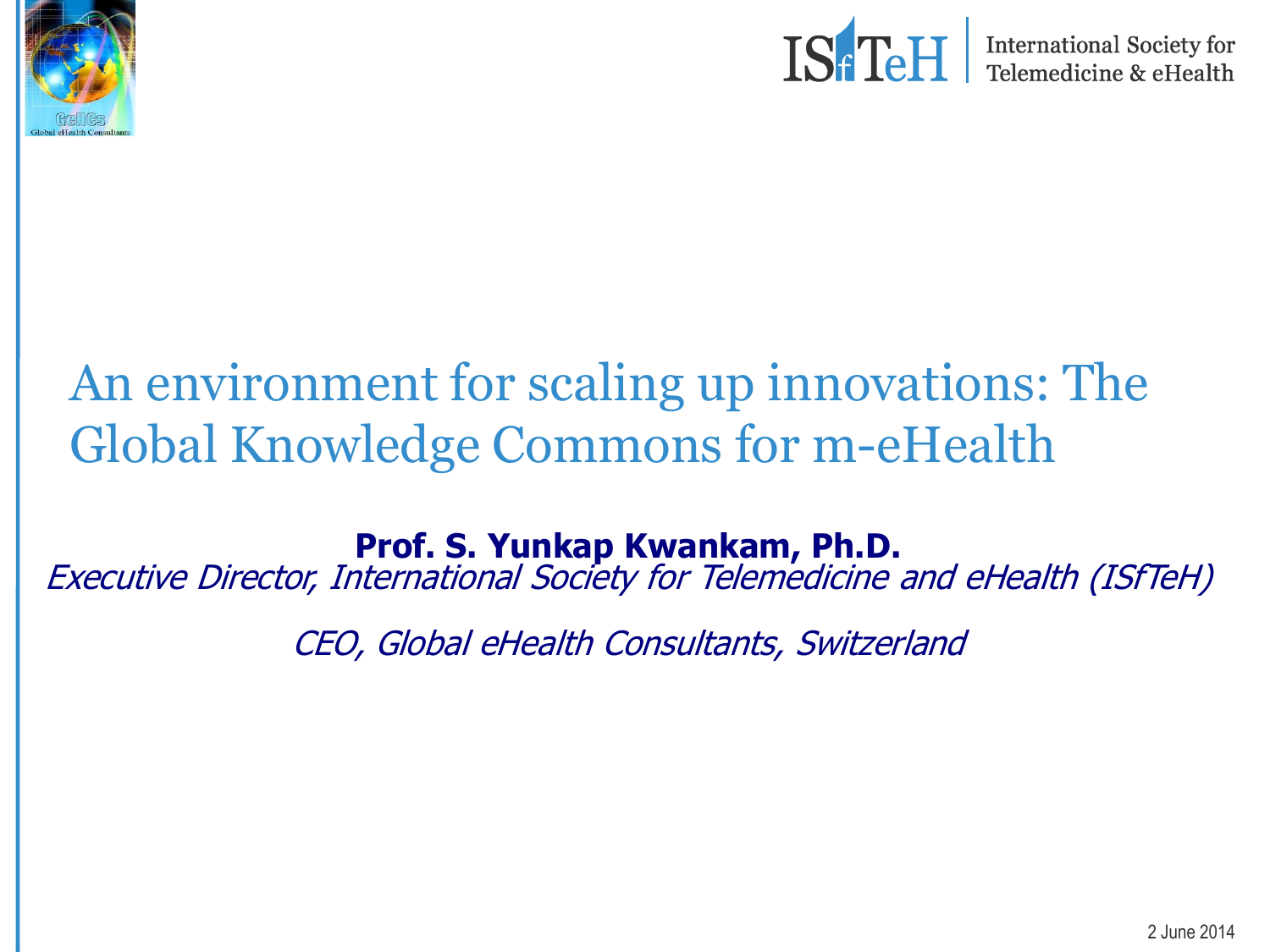



### Background Axioms

»There are no NCDs or infections diseases – just diseases

»*Robert Sebbag*

### Disease **Health Production**

»The greatest opportunities for ICT in the health sector lie not in curing diseases but in producing health

*Weave m-eHealth and the innovations associated with them into the fabric of the health system*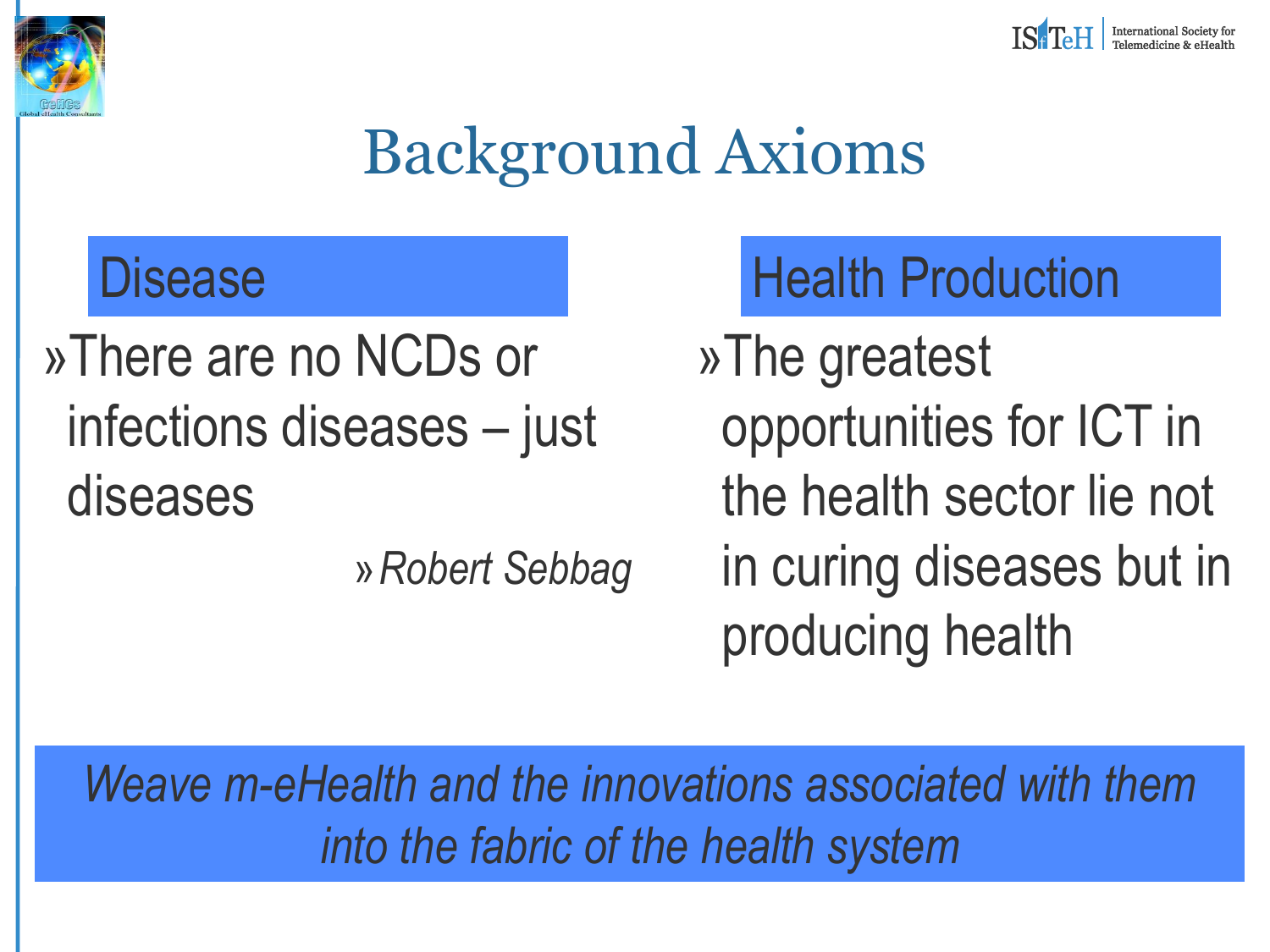

# Grand challenges in m-eHealth

- 1. Creating a knowledge commons for m-eHealth
- 2. Going to scale with m-eHealth interventions commensurate with the scale of problems
- 3. Creating integrated m-eHealth systems
- 4. Transforming all health workers into ePractitioners
- 5. ICT to support health production
- 6. ICT for the health system of the future

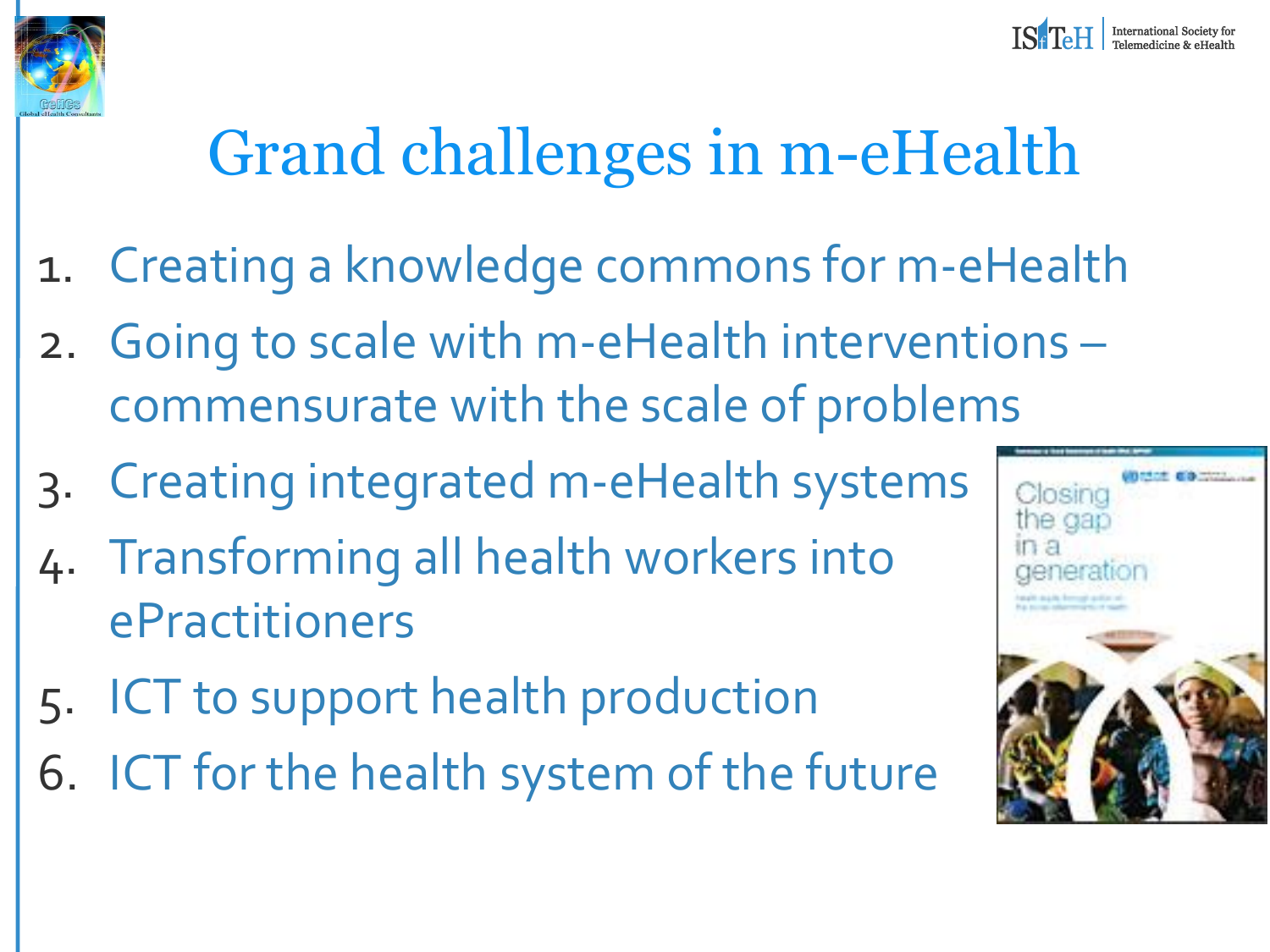



### Dimensions of The Commons

»Registry of eHealth projects linked to publishers

»Who is Who in eHealth – individuals and institutions

»Knowledge resources repository – articles, presentations, video

Not having to reinvent the wheel

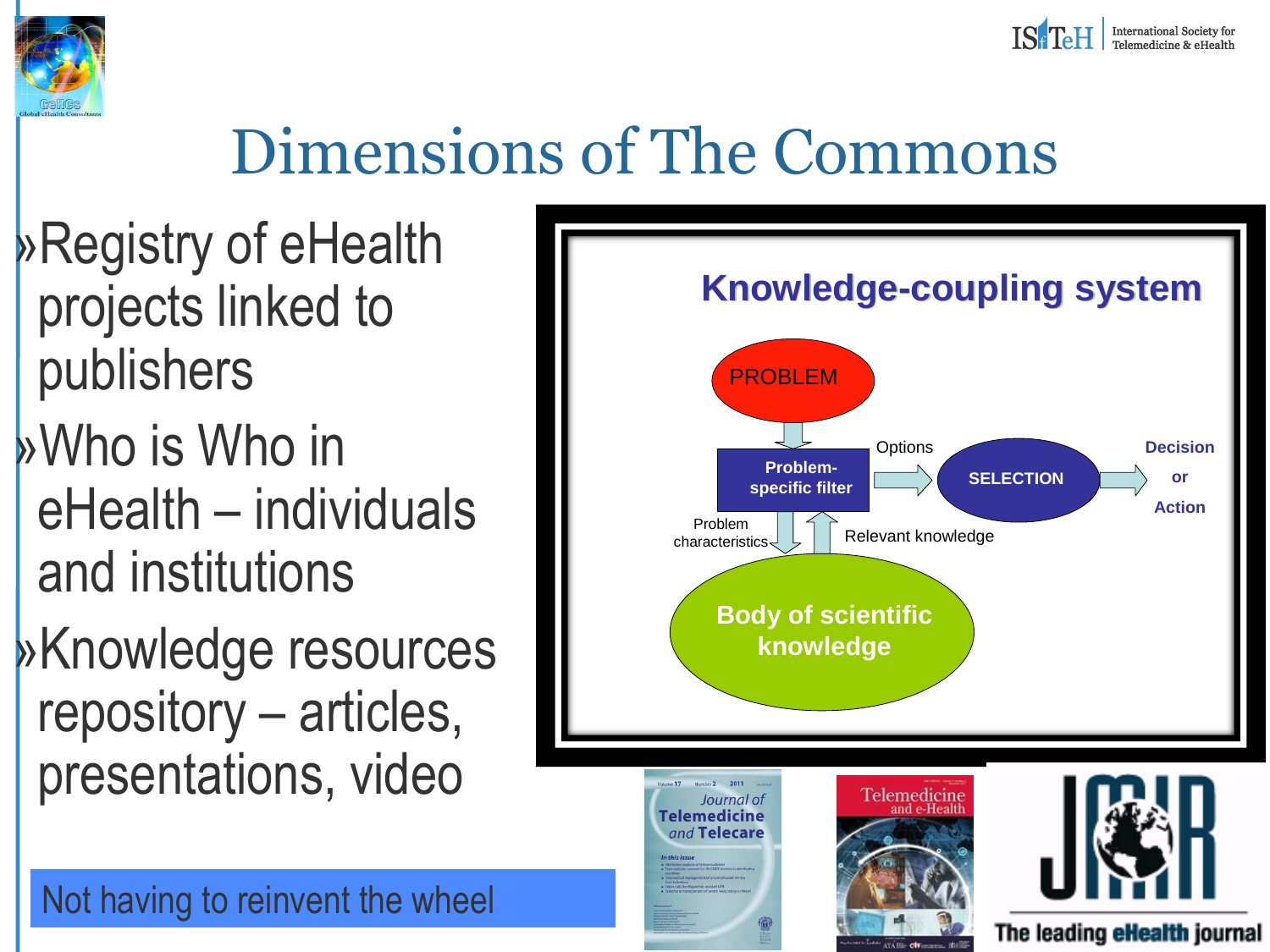



### Institutionalizing The Commons

»Commons as part of mainstreaming eHealth

### »Build local capacity for Commons

» Individual

» Institutional

### SUSTAINABILITY **Example 20 SUSTAINABILITY PRODUCTS & SERVICES**

»Beyond knowledge and information to products and services

» PDP

» Incubator systems

» IP clearing house

### *Weave eHealth into the fabric of the health system*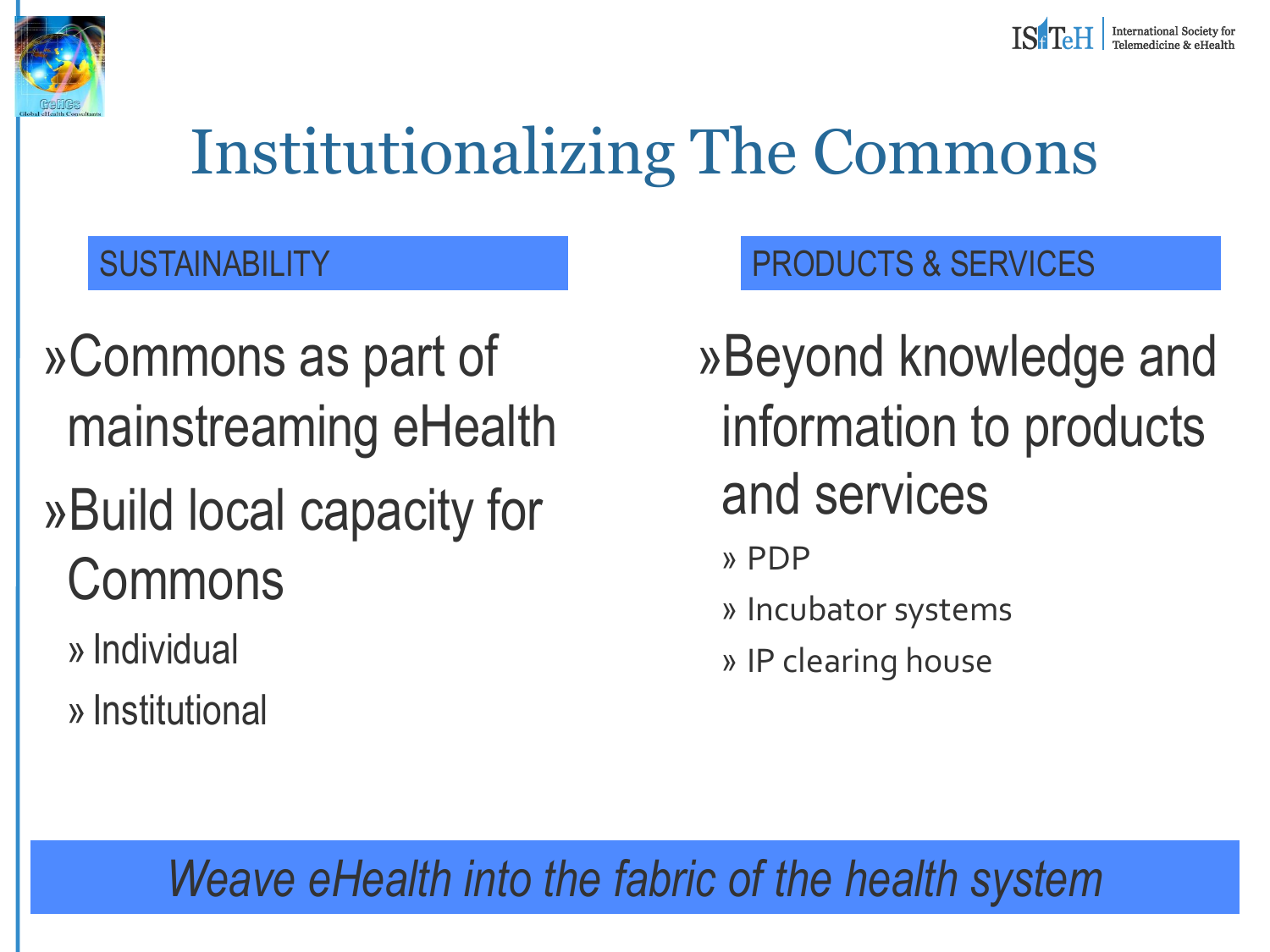

# Nodes of The Commons - 1

WHO GOe

#### mHA HUB

**HIngX** 

#### mHealth Tracker

Med-e-Tel Resources

#### EC ICT4Health

WHO Global Observatory for eHealth www.who.int/goe

Mobile Health Alliance Health UnBound www.healthunbound.org

Health Ingenuity eXchange www.hingx.org GSMA mHealth Tracker http://www.mobileworldlive.com/mhealth-tracker

ISfTeH's Med-e-Tel knowledge repository www.med-e-tel.lu

European Commission eHealth portal www.

http://ec.europa.eu/health/ehealth/portal/index\_en.ht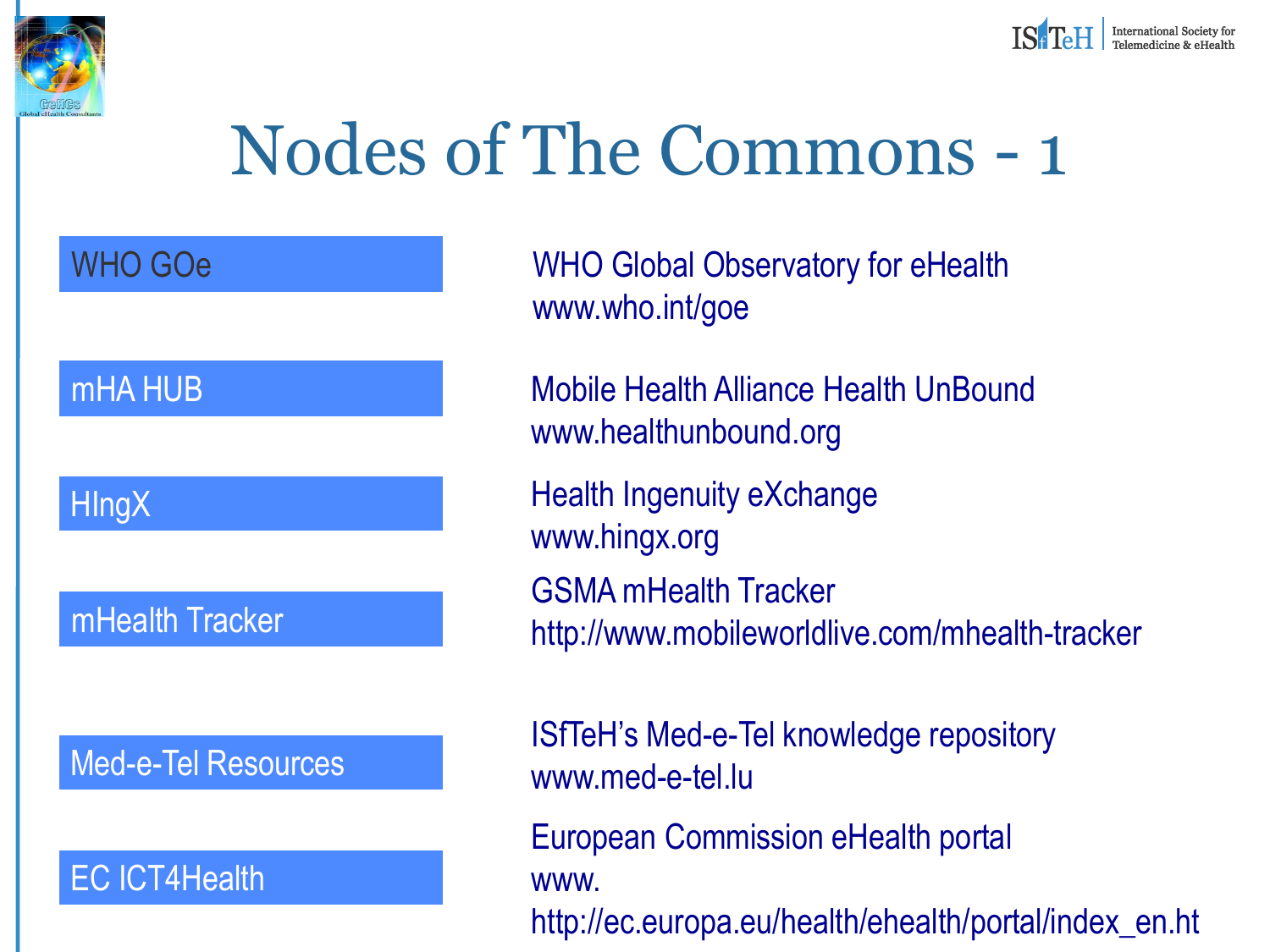



## Nodes of The Commons - 2

#### **CHMI**

#### Grand Challenges Canada

#### ITU - BDT

Node …

Center for Health Market Innovation http://healthmarketinnovations.org/

Grand Challenges Canada http://www.grandchallenges.ca/

WSIS Projects Database http://groups.itu.int/stocktaking/Database/SearchData base.aspx

### Node …

Node N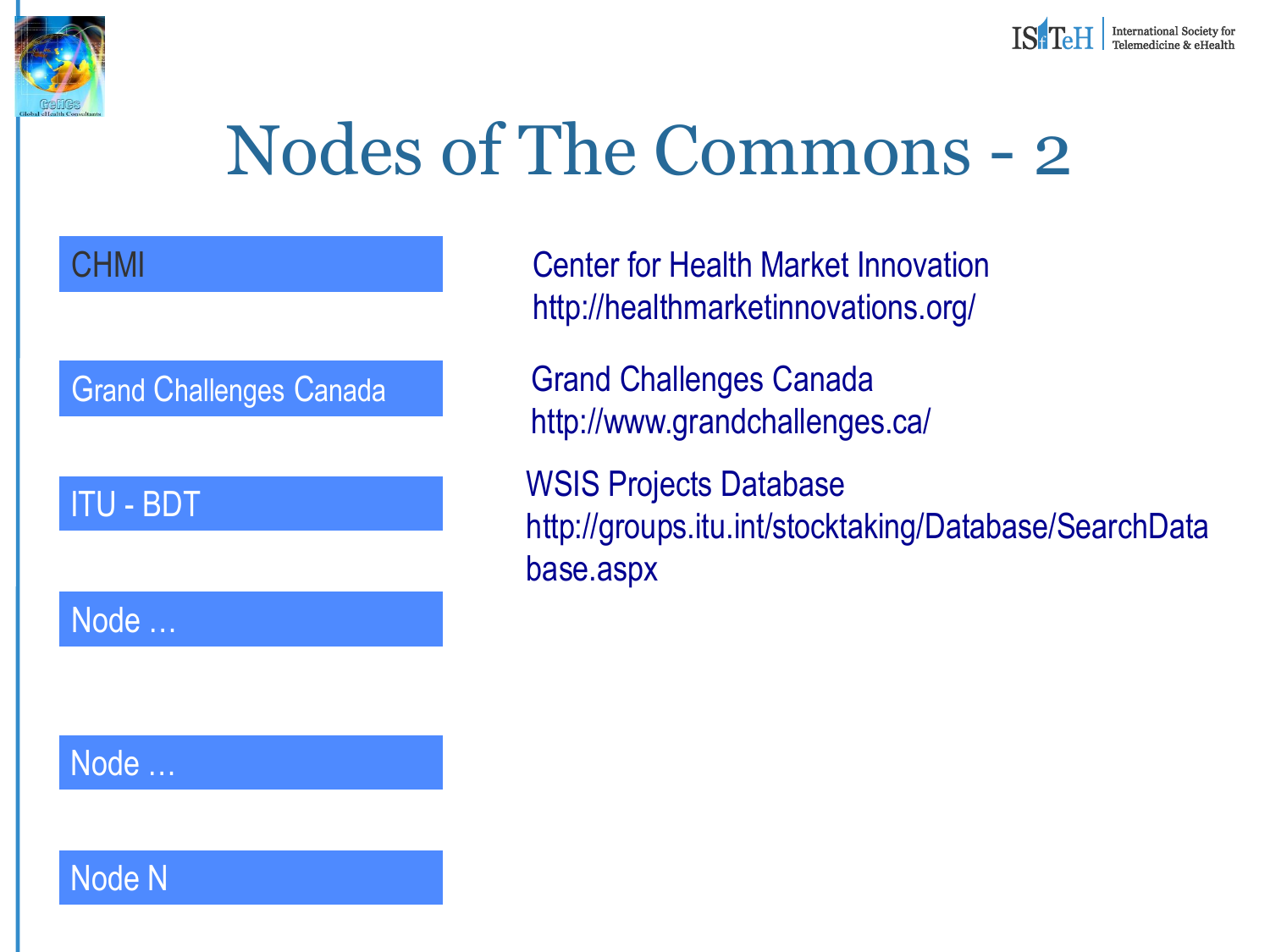



### Expected results from The Commons

- m-eHealth intelligence at-a-glance – dashboard **New knowledge &** partnerships **Instruments and tools for** transforming HS
- Beyond knowledge and information to products and services
	- PDP
	- **Incubator systems**
	- **IP clearing house**

*Health systems transformed*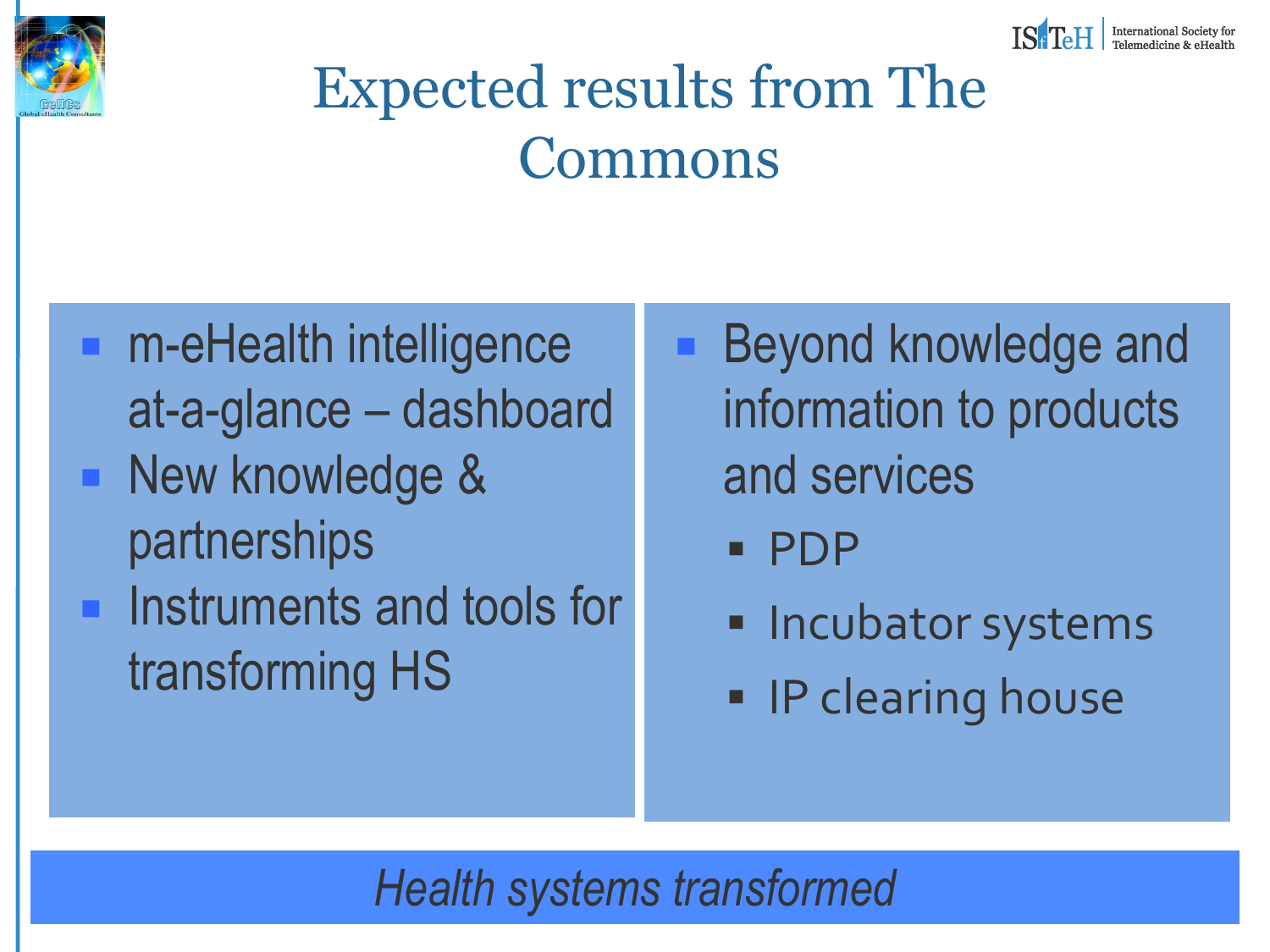



### Examples of outputs: *GOe – recent publications*

- »Atlas: country profiles
- »Telemedicine
- »mHealth
- »Safety on the Internet
- »Legal frameworks
- »Management of patient information
- »Special theme issue of WHO **Bulletin**
- »Directory of eHealth policies

www.who.int/goe



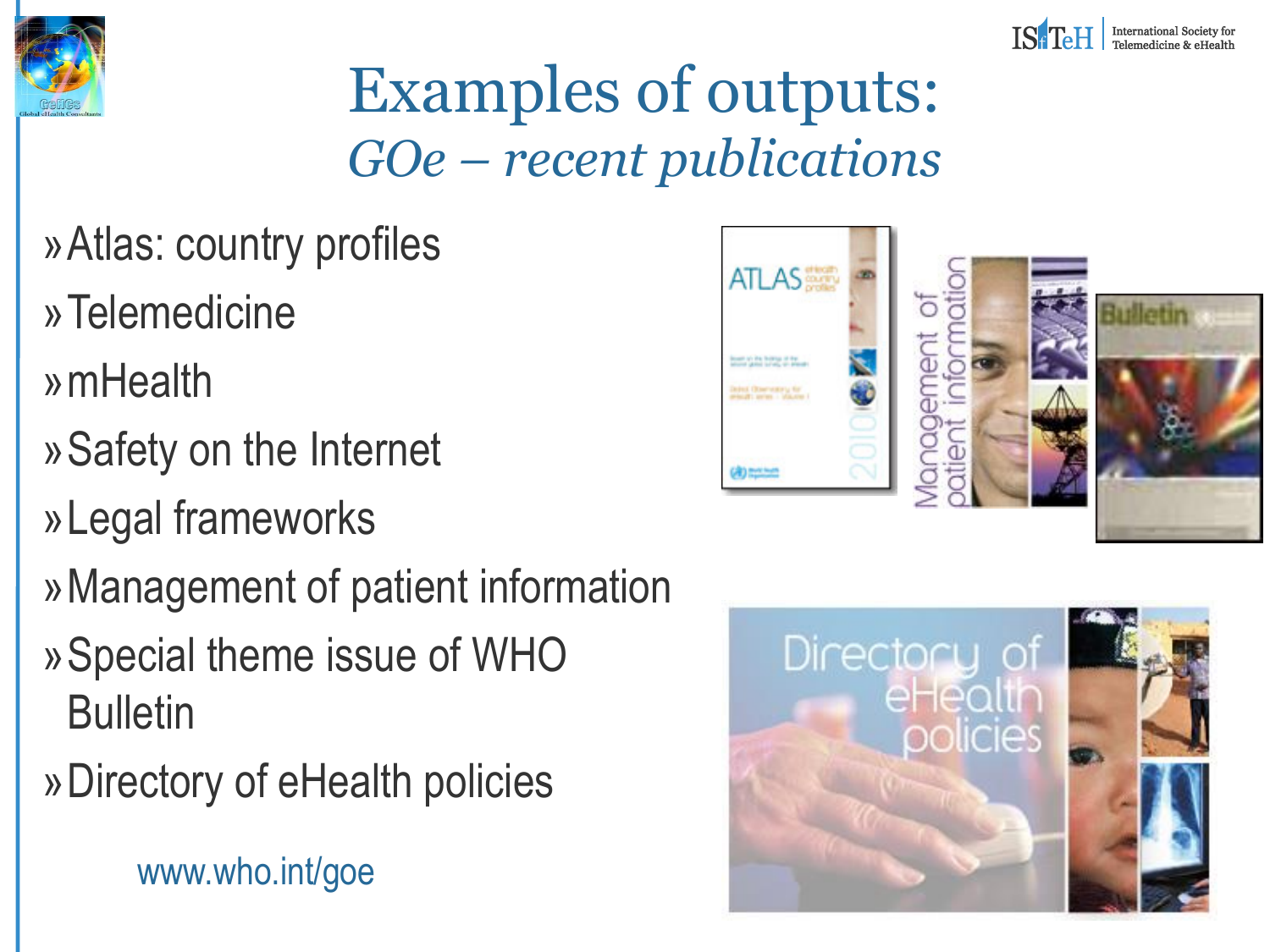



### Examples of outputs: *Grand Challenges Canada repository*

»283 project descriptions, representing a commitment of \$93 million





www.grandchallenges.ca